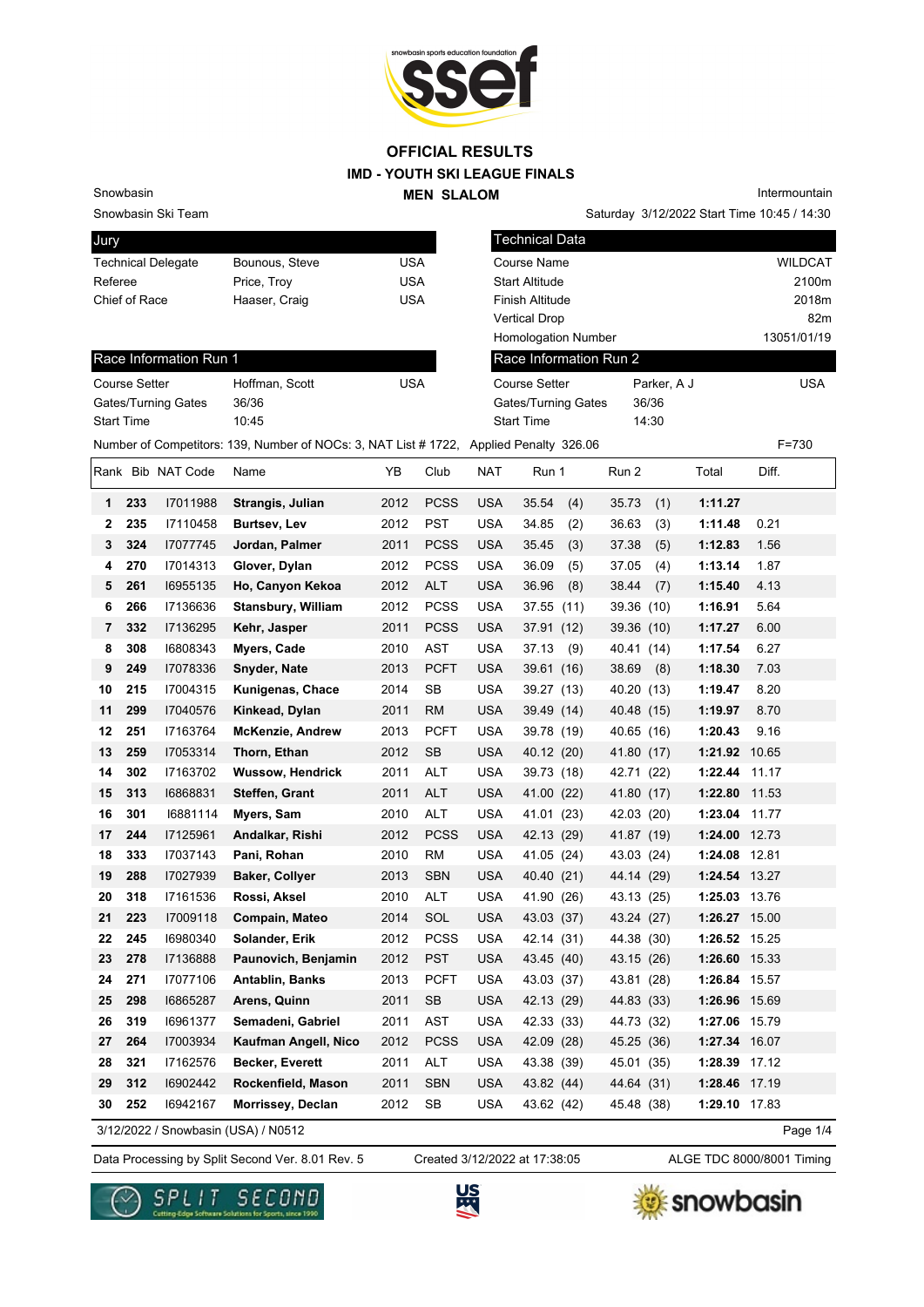# **IMD - YOUTH SKI LEAGUE FINALS MEN SLALOM OFFICIAL RESULTS**

Snowbasin

Snowbasin Ski Team

Intermountain

Saturday 3/12/2022 Start Time 10:45 / 14:30

|          |            | Rank Bib NAT Code    | Name                                         | YB           | Club              | NAT                      | Run 1                    | Run 2                    | Total                          | Diff. |
|----------|------------|----------------------|----------------------------------------------|--------------|-------------------|--------------------------|--------------------------|--------------------------|--------------------------------|-------|
| 31       | 281        | 17121795             | <b>McCrank, Kodiak</b>                       | 2013         | <b>PBR</b>        | <b>USA</b>               | 44.51 (50)               | 44.90 (34)               | 1:29.41 18.14                  |       |
| 32       | 246        | 17135049             | Carlson, Noah                                | 2013         | <b>SBN</b>        | <b>USA</b>               | 42.44 (34)               | 47.29 (48)               | 1:29.73 18.46                  |       |
| 33       | 293        | 17129857             | Milne, Theodore                              | 2012         | <b>PCFT</b>       | <b>USA</b>               | 44.06 (46)               | 45.97 (40)               | 1:30.03 18.76                  |       |
| 34       | 285        | 17077919             | Haddad, Maximo                               | 2013         | PCFT              | USA                      | 42.62 (36)               | 47.44 (49)               | 1:30.06 18.79                  |       |
| 35       | 268        | 17048206             | <b>Waterhouse, Bode</b>                      | 2012         | <b>SB</b>         | <b>USA</b>               | 44.86 (52)               | 45.37 (37)               | 1:30.23 18.96                  |       |
| 36       | 208        | X7148051             | Kaukab, Jameel                               | 2014         | <b>SBN</b>        | X                        | 44.10 (47)               | 46.77 (43)               | 1:30.87 19.60                  |       |
| 37       | 258        | 17077087             | Parker, Chance                               | 2013         | <b>PCFT</b>       | <b>USA</b>               | 45.00 (53)               | 46.16 (41)               | 1:31.16 19.89                  |       |
| 38       | 267        | 16978991             | <b>Hoagland, Steele</b>                      | 2013         | AST               | <b>USA</b>               | 44.61 (51)               | 46.97 (44)               | 1:31.58 20.31                  |       |
| 39       | 210        | 17161386             | Leombruno, Quinton                           | 2014         | <b>PCFT</b>       | <b>USA</b>               | 44.44 (49)               | 47.87 (52)               | 1:32.31 21.04                  |       |
| 40       | 291        | 17093689             | <b>Volckmann, Emmett</b>                     | 2013         | <b>ALT</b>        | <b>USA</b>               | 43.67 (43)               | 48.69 (61)               | 1:32.36 21.09                  |       |
| 41       | 326        | 17051266             | Griffiths, William                           | 2011         | <b>AST</b>        | USA                      | 44.04 (45)               | 48.33 (57)               | 1:32.37 21.10                  |       |
| 42       | 280        | 17173556             | Quisenberry, Lucas                           | 2013         | SB                | L                        | 44.38 (48)               | 48.13 (55)               | 1:32.51 21.24                  |       |
| 43       | 239        | 16952683             | Spencer, Cameron                             | 2012         | BR                | <b>USA</b>               | 45.53 (57)               | 47.03 (45)               | 1:32.56 21.29                  |       |
| 44       | 232        | 17150622             | Beck, Samuel                                 | 2014         | <b>PCFT</b>       | <b>USA</b>               | 45.53 (57)               | 47.24 (47)               | 1:32.77 21.50                  |       |
| 45       | 213        | 17173632             | Amundsen, Easton                             | 2014         | <b>SB</b>         | L                        | 46.10 (63)               | 47.13 (46)               | 1:33.23 21.96                  |       |
| 46       | 242        | 16952676             | Spencer, Colin                               | 2012         | <b>BR</b>         | <b>USA</b>               | 45.75 (61)               | 47.69 (50)               | 1:33.44 22.17                  |       |
| 47       | 323        | 16956665             | Hotaling, Soren                              | 2011         | <b>ALT</b>        | <b>USA</b>               | 45.54 (59)               | 48.04 (54)               | 1:33.58 22.31                  |       |
| 48       | 297        | 17141716             | Parker, Jackson                              | 2013         | <b>PCFT</b>       | <b>USA</b>               | 46.19 (64)               | 48.00<br>(53)            | 1:34.19 22.92                  |       |
| 49       | 262        | 17089088             | Hertzel, Caliden                             | 2012         | <b>BR</b>         | <b>USA</b>               | 45.35 (56)               | 48.92 (63)               | 1:34.27 23.00                  |       |
| 50       | 286        | 17084743             | Taylor, Hugo                                 | 2012         | <b>SBN</b>        | <b>USA</b>               | 45.83 (62)               | 48.96 (64)               | 1:34.79 23.52                  |       |
| 51       | 209        | I7169135             | Kavanaugh, Gavin                             | 2014         | SB                | <b>USA</b>               | 46.19 (64)               | 48.66 (59)               | 1:34.85 23.58                  |       |
| 52       | 256        | 17137441             | Humora, Macon                                | 2013         | <b>PCFT</b>       | <b>USA</b>               | 47.26 (67)               | 47.79 (51)               | 1:35.05 23.78                  |       |
| 53       | 328        | 17021645             | Scoffield, Benson                            | 2010         | <b>SB</b>         | L                        | 52.47 (97)               | 42.90 (23)               | $1:35.37$ 24.10                |       |
| 54       | 243        | 17151032             | Snowberg, Solomon                            | 2013         | <b>PCFT</b>       | USA                      | 46.78 (66)               | 48.67 (60)               | 1:35.45 24.18                  |       |
| 55       | 201        | 16863848             | Harman, Noah                                 | 2014         | BR                | <b>USA</b>               | 47.56 (70)               | 48.13 (55)               | 1:35.69 24.42                  |       |
| 56       | 227        | 17025405             | Saenz, Leo                                   | 2014         | <b>PCFT</b>       | <b>USA</b>               | 45.16 (55)               | 50.57 (71)               | 1:35.73 24.46                  |       |
| 57       | 310        | 16805559             | <b>Stewart, Maxwell</b>                      | 2011         | AST               | USA                      | 47.74 (71)               | 48.39 (58)               | 1:36.13 24.86                  |       |
| 58       | 211        | 17152253             | Stiegemeier, Stellan                         | 2014         | <b>PCFT</b>       | USA                      | 47.33 (68)               | 49.12 (65)               | 1:36.45 25.18                  |       |
| 59       | 212        | 17088248             | Ferguson, Grey                               | 2014         | AST               | <b>USA</b>               | 48.02 (73)               | 48.70 (62)               | 1:36.72 25.45                  |       |
| 60       | 272        | 17088534             | Karr, Bronson                                | 2013         | <b>PCFT</b>       | <b>USA</b>               | 48.48 (77)               | 49.38 (67)               | 1:37.86 26.59                  |       |
| 61       | 216        | 17080229             | Sekaran, Bodhi                               | 2014         | SB                | <b>USA</b>               | 48.87 (78)               | 49.16 (66)               | 1:38.03 26.76                  |       |
| 62       | 220        | 17086314             | Lundeen, Hawks                               | 2014         | AST               | <b>USA</b>               | 47.92 (72)               | 50.25 (69)               | 1:38.17 26.90                  |       |
| 63       | 339        | 16955077             | Ochtabec, Ryan                               | 2011         | <b>ALT</b>        | USA                      | 45.12 (54)               | 53.11 (89)               | 1:38.23 26.96                  |       |
| 64       | 260        | 17161919             | <b>Hotaling, Finn</b>                        | 2013         | ALT               | <b>USA</b>               | 48.06 (74)               | 50.87 (73)               | 1:38.93 27.66                  |       |
| 65<br>66 | 275<br>314 | 17022974<br>16855065 | Magiske, Tristan<br><b>Callantine, Miles</b> | 2013<br>2010 | ALT<br><b>SBN</b> | <b>USA</b><br><b>USA</b> | 48.46 (76)               | 51.04 (76)               | 1:39.50 28.23                  |       |
|          | 295        | 17147138             | <b>Wucetich, William</b>                     |              |                   | <b>USA</b>               | 49.46 (82)               | 50.50 (70)               | 1:39.96 28.69                  |       |
| 67<br>68 | 279        | 17161548             | Rhea, Austin                                 | 2013<br>2012 | <b>RM</b><br>ALT  | USA                      | 50.45 (88)<br>49.14 (79) | 49.63 (68)<br>51.17 (78) | 1:40.08 28.81<br>1:40.31 29.04 |       |
| 69       | 254        | 17142833             | Hennessy, Patrick                            | 2012         | <b>PCFT</b>       | <b>USA</b>               | 58.39(117)               | 42.05 (21)               | 1:40.44 29.17                  |       |
|          | 237        | 17141972             | Hull, Lincoln                                | 2013         | <b>PCFT</b>       | <b>USA</b>               | 49.33 (80)               |                          | 1:40.45 29.18                  |       |
| 70<br>71 | 206        | 17161316             | Divers, Liam                                 | 2014         | <b>PCFT</b>       | <b>USA</b>               | 50.23 (87)               | 51.12 (77)<br>50.58 (72) | 1:40.81 29.54                  |       |
| 72       | 325        | 17173393             | <b>Stokes, Aristotle</b>                     | 2011         | SB                | L                        | 50.07 (84)               | 51.25 (80)               | 1:41.32 30.05                  |       |
| 73       | 334        | 17090592             | Chen, Aaron                                  | 2011         | <b>RM</b>         | <b>USA</b>               | 49.97 (83)               | 51.95 (82)               | 1:41.92 30.65                  |       |
| 74       | 327        | 16899849             | Phillips, Jaxon                              | 2011         | AST               | <b>USA</b>               | 49.37 (81)               | 52.68 (87)               | 1:42.05 30.78                  |       |
| 75       | 274        | 17143270             | Hollevoet, Luca                              | 2013         | <b>PCFT</b>       | <b>USA</b>               | 50.15(85)                | 52.04 (83)               | 1:42.19 30.92                  |       |
|          |            |                      |                                              |              |                   |                          |                          |                          |                                |       |

3/12/2022 / Snowbasin (USA) / N0512

Data Processing by Split Second Ver. 8.01 Rev. 5 Created 3/12/2022 at 17:38:05 ALGE TDC 8000/8001 Timing Created 3/12/2022 at 17:38:05

Page 2/4





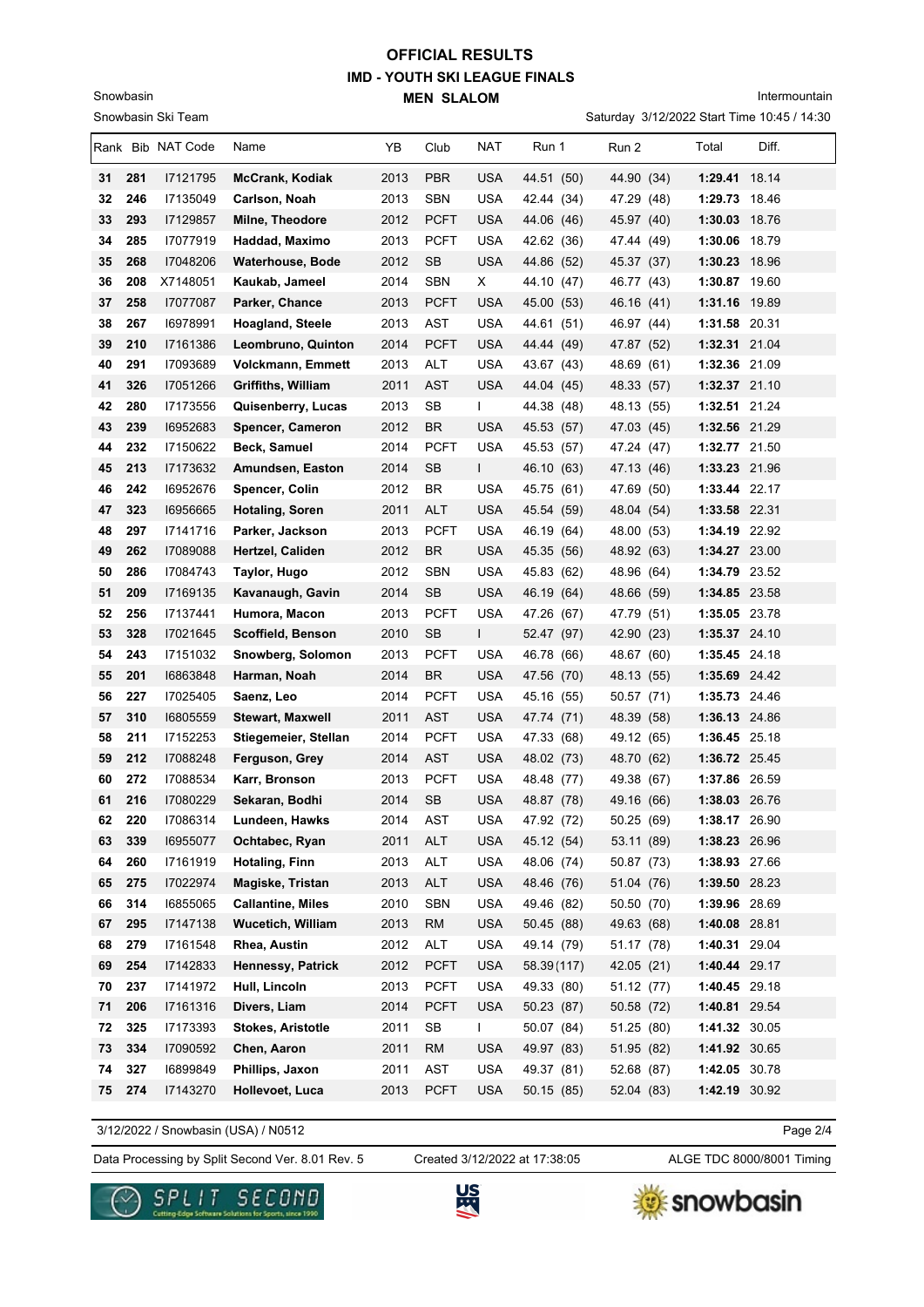## **IMD - YOUTH SKI LEAGUE FINALS MEN SLALOM OFFICIAL RESULTS**

Snowbasin

Intermountain

|     |     | Snowbasin Ski Team                                                                                                                                                                                            |                          |      |             |            |                  | Saturday 3/12/2022 Start Time 10:45 / 14:30 |                |       |
|-----|-----|---------------------------------------------------------------------------------------------------------------------------------------------------------------------------------------------------------------|--------------------------|------|-------------|------------|------------------|---------------------------------------------|----------------|-------|
|     |     | Rank Bib NAT Code                                                                                                                                                                                             | Name                     | YB   | Club        | <b>NAT</b> | Run 1            | Run 2                                       | Total          | Diff. |
| 76  | 230 | 17045143                                                                                                                                                                                                      | Bettazzi, Finn           | 2014 | BR.         | <b>USA</b> | 50.64 (89)       | 52.06 (84)                                  | 1:42.70 31.43  |       |
| 77  | 229 | 17130365                                                                                                                                                                                                      | Shojai, Sol              | 2014 | <b>PCFT</b> | <b>USA</b> | 51.33 (95)       | 51.63(81)                                   | 1:42.96 31.69  |       |
| 78  | 257 | 17057408                                                                                                                                                                                                      | Jacobson, Red            | 2012 | ALT         | <b>USA</b> | 50.83 (90)       | 52.32 (85)                                  | 1:43.15 31.88  |       |
| 79  | 292 | 17165073                                                                                                                                                                                                      | Adcock, Jordi            | 2012 | <b>PCFT</b> | <b>USA</b> | 51.28 (94)       | 52.61 (86)                                  | 1:43.89 32.62  |       |
| 80  | 224 | 17163209                                                                                                                                                                                                      | Pool, Graham             | 2014 | <b>PCFT</b> | <b>USA</b> | 50.15 (85)       | 54.87 (91)                                  | 1:45.02 33.75  |       |
| 81  | 306 | 17052452                                                                                                                                                                                                      | Jackson, Jett            | 2010 | <b>AST</b>  | <b>USA</b> | 50.85 (92)       | 55.12 (95)                                  | 1:45.97 34.70  |       |
| 82  | 218 | 17148276                                                                                                                                                                                                      | Shea, Finnegan           | 2014 | <b>PCFT</b> | <b>USA</b> | 50.83 (90)       | 55.15 (96)                                  | 1:45.98 34.71  |       |
| 83  | 228 | 17087732                                                                                                                                                                                                      | Ward, Cooper             | 2014 | <b>AST</b>  | <b>USA</b> | 51.19 (93)       | 54.97 (93)                                  | 1:46.16 34.89  |       |
| 84  | 203 | 17024109                                                                                                                                                                                                      | <b>Bening, Carter</b>    | 2014 | BR          | <b>USA</b> | 54.16(104)       | 53.44 (90)                                  | 1:47.60 36.33  |       |
| 85  | 273 | 17011231                                                                                                                                                                                                      | Larsen, Logan            | 2013 | <b>SB</b>   | <b>USA</b> | 52.73 (99)       | 54.89 (92)                                  | 1:47.62 36.35  |       |
| 86  | 317 | 17105108                                                                                                                                                                                                      | Johnson, Miles           | 2011 | SB          | <b>USA</b> | 53.36(100)       | 55.23 (97)                                  | 1:48.59 37.32  |       |
| 87  | 294 | 17093204                                                                                                                                                                                                      | Alshareef, Noah          | 2012 | <b>PCFT</b> | <b>USA</b> | 53.76(101)       | 55.38 (98)                                  | 1:49.14 37.87  |       |
| 88  | 202 | 17147529                                                                                                                                                                                                      | Barber, Wyatt            | 2014 | <b>PCFT</b> | <b>USA</b> | 53.76(101)       | 56.05(100)                                  | 1:49.81 38.54  |       |
| 89  | 263 | 17068977                                                                                                                                                                                                      | Huerta Strodthoff, Pedro | 2013 | RM          | <b>USA</b> | 51.91 (96)       | 58.09(107)                                  | 1:50.00 38.73  |       |
| 90  | 207 | 17087129                                                                                                                                                                                                      | Holmes, Aidan            | 2014 | BR          | <b>USA</b> | 54.09 (103)      | 56.81(102)                                  | 1:50.90 39.63  |       |
| 91  | 322 | 17087111                                                                                                                                                                                                      | Hardin, Gavin            | 2011 | <b>AST</b>  | <b>USA</b> | 55.48(110)       | 55.69 (99)                                  | 1:51.17 39.90  |       |
| 92  | 284 | 17022734                                                                                                                                                                                                      | Amundsen, Carston        | 2012 | SB          | L          | 54.84 (107)      | 57.17(104)                                  | 1:52.01 40.74  |       |
| 93  | 287 | I7110957                                                                                                                                                                                                      | Davis, Cedar             | 2013 | <b>BR</b>   | <b>USA</b> | 55.08 (109)      | 57.60(105)                                  | 1:52.68 41.41  |       |
| 94  | 320 | 16943531                                                                                                                                                                                                      | Palmer-Davis, Jack       | 2011 | AST         | <b>USA</b> | 56.08(112)       | 56.84 (103)                                 | 1:52.92 41.65  |       |
| 95  | 225 | 17011991                                                                                                                                                                                                      | Strangis, Ethan          | 2014 | <b>PCFT</b> | <b>USA</b> | 57.43(114)       | 56.76(101)                                  | 1:54.19 42.92  |       |
| 96  | 265 | 17128910                                                                                                                                                                                                      | Henriksen, Logan         | 2013 | BR.         | <b>USA</b> | 55.81 (111)      | 58.45 (108)                                 | 1:54.26 42.99  |       |
| 97  | 305 | 17052463                                                                                                                                                                                                      | Jackson, Cole            | 2010 | <b>AST</b>  | <b>USA</b> | 54.94 (108)      | 1:00.20(109)                                | 1:55.14 43.87  |       |
| 98  | 336 | 17150816                                                                                                                                                                                                      | <b>McLaughlin, Conor</b> | 2010 | <b>PCFT</b> | <b>USA</b> | 59.32(118)       | 57.71 (106)                                 | 1:57.03 45.76  |       |
| 99  | 241 | 17097802                                                                                                                                                                                                      | Dugast, Maximin          | 2013 | <b>AST</b>  | <b>USA</b> | 57.95 (115)      | 1:01.75(110)                                | 1:59.70 48.43  |       |
| 100 | 231 | 17114371                                                                                                                                                                                                      | Flamm, Bridger           | 2015 | BR          | <b>USA</b> | 58.16(116)       | 1:02.67(113)                                | 2:00.83 49.56  |       |
| 101 | 253 | 17085264                                                                                                                                                                                                      | Error, Luke              | 2013 | <b>BR</b>   | <b>USA</b> | 1:02.61(120)     | 1:02.04(111)                                | 2:04.65 53.38  |       |
| 102 | 236 | 16808250                                                                                                                                                                                                      | <b>Tingey, Charlie</b>   | 2012 | <b>AST</b>  |            | USA 1:00.73(119) | 1:03.95(114)                                | 2:04.68 53.41  |       |
| 103 | 205 | 17071706                                                                                                                                                                                                      | O'Connell, Calder        | 2015 | <b>PCFT</b> | <b>USA</b> | 54.77 (106)      | 1:18.19(115)                                | 2:12.961:01.69 |       |
|     |     |                                                                                                                                                                                                               |                          |      |             |            |                  |                                             |                |       |
|     |     |                                                                                                                                                                                                               |                          |      |             |            |                  |                                             |                |       |
|     |     |                                                                                                                                                                                                               |                          |      |             |            |                  |                                             |                |       |
|     | 335 | 17097459                                                                                                                                                                                                      | <b>Barfield, Finley</b>  | 2011 | <b>SBN</b>  | <b>USA</b> |                  |                                             |                |       |
|     | 311 | 17148409                                                                                                                                                                                                      | DePersia, Sebastian      | 2011 | <b>PCFT</b> | <b>USA</b> |                  |                                             |                |       |
|     | 250 | 17028133                                                                                                                                                                                                      | Rosenstein, Remington    | 2013 | SB          |            |                  |                                             |                |       |
|     |     |                                                                                                                                                                                                               |                          |      |             |            |                  |                                             |                |       |
|     | 338 |                                                                                                                                                                                                               | Daniels, Wyatt           | 2010 |             | <b>USA</b> |                  |                                             |                |       |
|     | 330 | 17086656                                                                                                                                                                                                      | Clark, Benson            | 2011 | <b>AST</b>  | <b>USA</b> |                  | <b>DNF</b>                                  |                |       |
|     | 316 | 17085296                                                                                                                                                                                                      | Hau, Alois               | 2010 | <b>SBN</b>  | <b>USA</b> |                  |                                             |                |       |
|     | 234 | 16979241                                                                                                                                                                                                      | Janssen, Cameron         | 2012 | <b>PCSS</b> | <b>USA</b> |                  | 35.83<br>(2)                                |                |       |
|     | 226 | 17157689                                                                                                                                                                                                      | Thomas, Luke             | 2014 | <b>PCFT</b> | <b>USA</b> |                  | 50.92 (75)                                  |                |       |
|     |     | NOT PERMITTED TO START 1st RUN<br>DID NOT START 1st RUN: 3 competitors<br><b>USA</b><br>DID NOT FINISH 1st RUN: 5 competitors<br>${\sf RM}$<br>17060035<br>39.79 (12)<br>DIROUALIEIED 4et DUN: 40 compositors |                          |      |             |            |                  |                                             |                |       |

**DISQUALIFIED 1st RUN: 10 competitors 337** I7078207 **Lemaitre, Kalvin** 2011 PCSS USA 37.52 (6) Gate 0

3/12/2022 / Snowbasin (USA) / N0512

Data Processing by Split Second Ver. 8.01 Rev. 5 Created 3/12/2022 at 17:38:05 ALGE TDC 8000/8001 Timing

Created 3/12/2022 at 17:38:05

Page 3/4